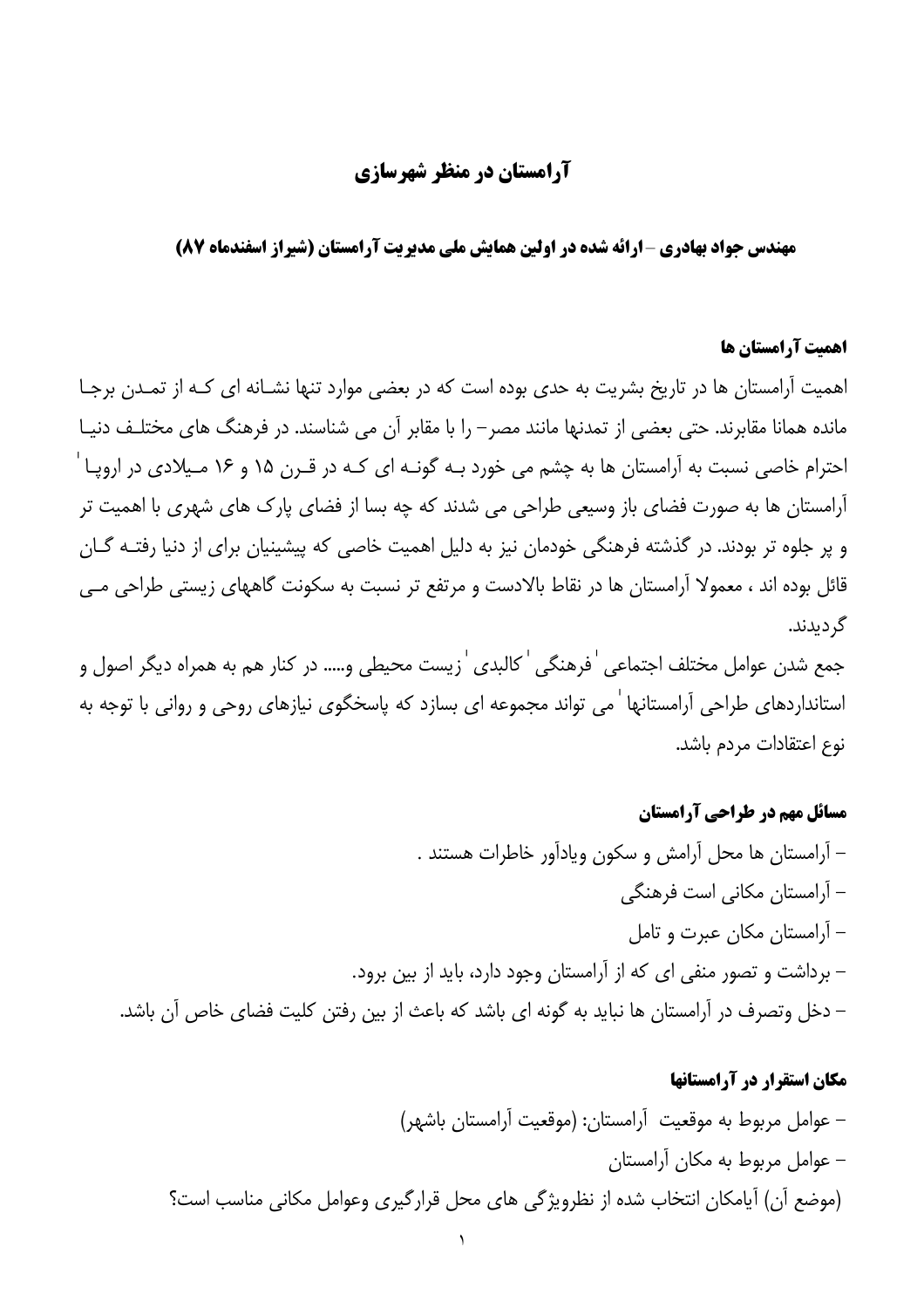### عوامل مربوط به موقعیت آرامستانها

- فاصله : – دسترسی – جهت توسعه شهر – وسعت – جهت بادغالب شهر – همجواري ها

## عوامل مربوط به مكان آرامستان يا ( موضع )

### عوامل موثر در مکان یابی آرامستان

– فاصله :

آرامستان باید در فاصله ای معین از شهر قرار گیرد به طوری که هم اینکه امکان مراجعـه مـردم را بـه راحتـی فراهم سازد و هم در توسعه ی ۳۰-۲۵ ساله ی شهر قرار نداشته باشد . بدین ترتیب بعد فاصله ایجاب می کنـد تا مکانی در فاصله ی ۲۰–۱۰ کیلومتری محدوده ی شهر در نظر گرفته شود. از نظر فقهی فاصله آرامستان از شهر باید به گونه ای باشد که باعث شکسته شـدن نمـاز و باطـل شـدن روزه مسلمانان نگردد .

## ضرورت ايجادفاصله بين شهر وآرامستان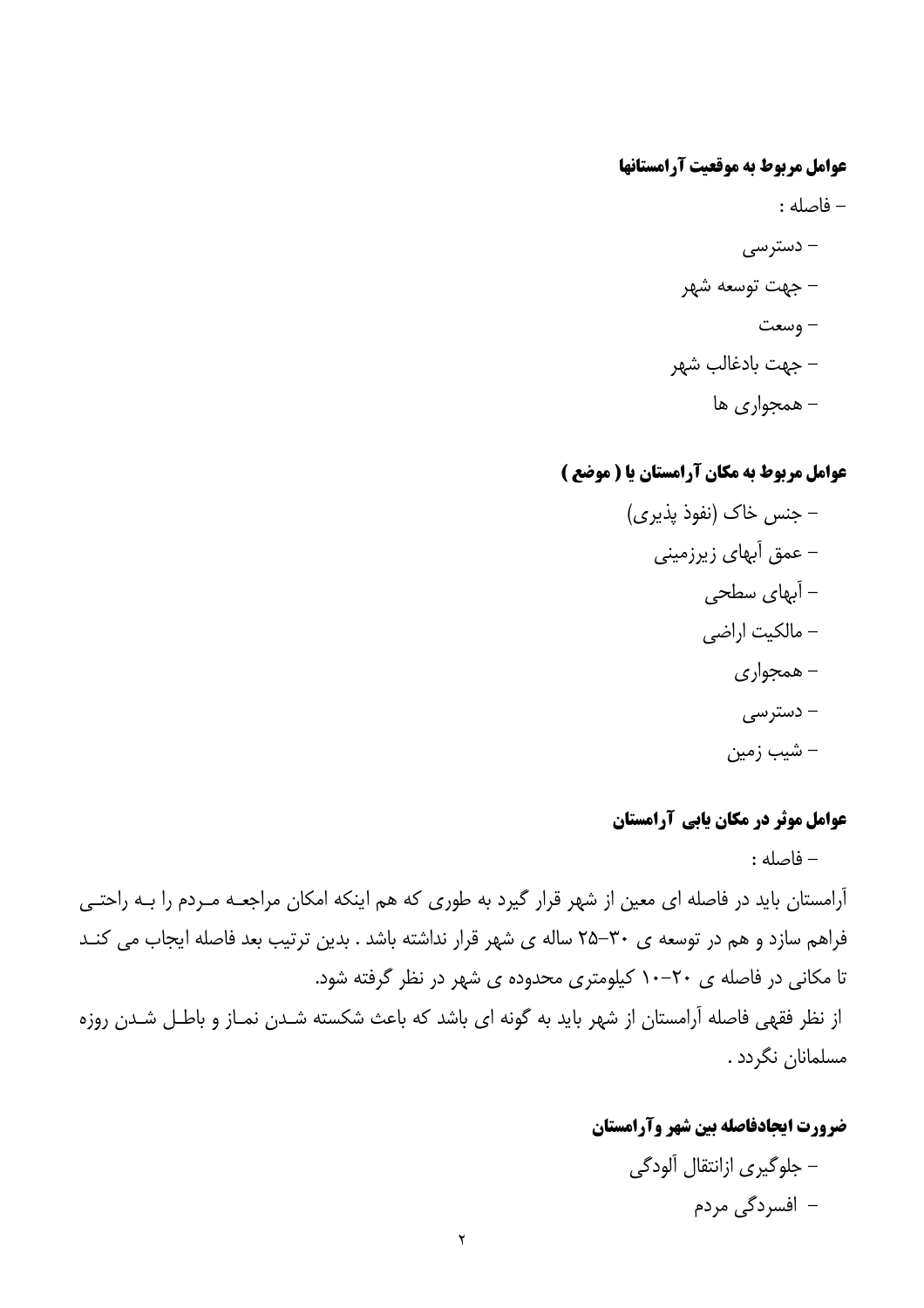– ترافیک – اشغال فضاهای شهری درسطح وسیع – اجرای طرحهای عمرانی وخدماتی

عوامل موثر در مکان یابی آرامستان

- باد غالب: آرامستان نباید در جهت باد غالب مکان یابی شود چون باعـث انتقـال آلـودگی هـا بـه سـکونتگاههای زیسـتی می گردند. **- دسترسي :** عامل دسترسی از عوامل موثر در مکان یا بی آرامستان است . مراجعه های مداوم مردم بـه ویـژه در روزهـای خاص وآخرهفته به گورستان ، ایجاب می کند آرامستان دسترسی مناسبی داشته باشد. - مساحت : با توجه به مشکلات جابجایی محـل گورسـتان لازم اسـت سـطح پیشـنهادی بـرای حـداقل ٣٠ سـال آینـده درنظر گرفته شود. - جهت توسعه شهر : مكان يابي آرامستان درجهت توسعه آينده شهر نباشد. - همجواري ها : عدم تمایل به فعالیت های اقتصادی– اجتماعی در مجاورت محل آرامستان و تاثیر نامطلوب آرامسـتان بـه کـار کرد آنها، ضررت توجه به کاربری های موجود و حریم لازم در مکان پابی آرامستان را مطرح می سازد . فضاهای باز ، سبز وجنگل کاری ها مناسب ترین کاربریهای همجوار آرامستان ها می باشند. – آرامستان باید در مکانی قرار گرفته باشد که از نظر دسترسی مشکلی برای مردم ایجاد نکند و بـه راحتـی در دسترس باشد . – در مکان یابی آرامستان عناصر آب و هوائی ، خاک، جهت باد و آب های زیرزمینی و سطحی نقش مهمی بر عهده دارند و نیازمند توجه خاصی هستند . – مهمترین عامل درمکان پابی آرامستان بررسی های خاک شناسی است تا مشخص شود ماندگاری جسـد در آن خاک به چه صورت است. – خاکهایی که به شدت جاذب آب هستند و خاک هائی که نفوذ پذیری اندکی دارند باعث باقی ماندن جسد به مدت طولانی تر می شوند.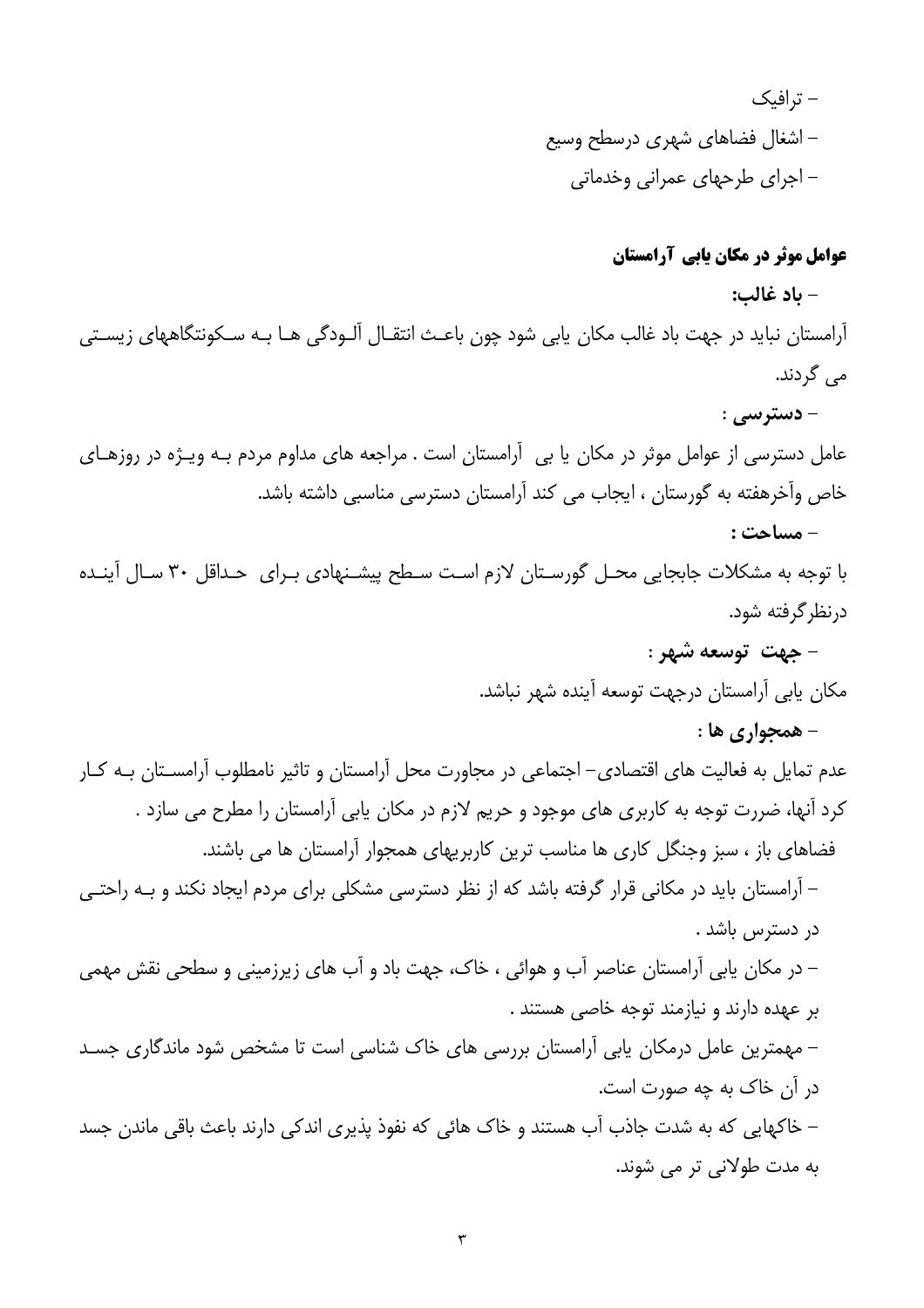– بنابراین جنس خاک وترکیبات آن باید به گونه ای باشد که موجب اختلال در امرتجزیـه و تحلیـل جسـد نگردد ودارای ویژگی های زیر باشند: – متخلخل (نرم وجداشونده ) باشند. – آب را به نسبت از خود عبور دهند. – قابلیت خروج گازها را داشته باشد. – آب پذیری ونفوذ پذیری آن زیاد نباشد. – نسبتا خشک ونرم باشند.

زمین های زیر برای احداث آرامستان مناسب نیستند:

– زمین های "دج" وسخت – زمینهای رسی – زمینهای شنی – بستر رودخانه ها – بستر زمینهای باتلاقی - زمینهای صخره ای وسنگی علاوه بر نفوذ پذیری مناسب خاک ، آرامستان ها باید مقاومت لازم را در مقابل فرسایش عوامل طبیعی مانند باد و باران و پدیده های طبیعی دیگر مانند نشست، لغزش، ریزش، رانش زمین و غیره داشته باشند. – شیب زمین نیز در آرامستان ها باید به گونه ای باشد که باعث تخلیه سـریع آب هـای ناشـی از بارنـدگی شود وهم اینکه آب رادرخود نگه ندارد تا تجزیه اجساد با مشکل مواجه نشوند. – همچنین شیب نباید به قدری زیاد باشد که دفن اجساد را مشکل سازد. – بهتر است آرامستان ها در نقاط پائین دست زیستگاههای انسانی مکان یابی شوند تا باعث انتقال آلودگی به آنها نگردند. – زمين محل احداث آرامستان نبايد غصبي ˈ موقوفه امرخاص (غيراز آرامستان) وبلاتكليف باشد. – در مکان یابی آرامستان ها باید به سفره های آب زیرزمینی و سطحی هم توجه کرد تا آلودگی آرامســتان به أنها منتقل نشود. – سطح سفره های آب زیر زمینی درمحدوده آرامستان باید حداقل ۵ متر از کف قبور پایین باشد. - در مکان یابی آرامستان باید به منطقه بندی کاربریهای پیرامون آن مکـان ایجـاد نکنـد. بهتـر اسـت در پیرامون آرامستان کاربریهای فرهنگی مستقر گردد. یا اگر آرامستان در داخل بافت های مسکونی قـرار دارد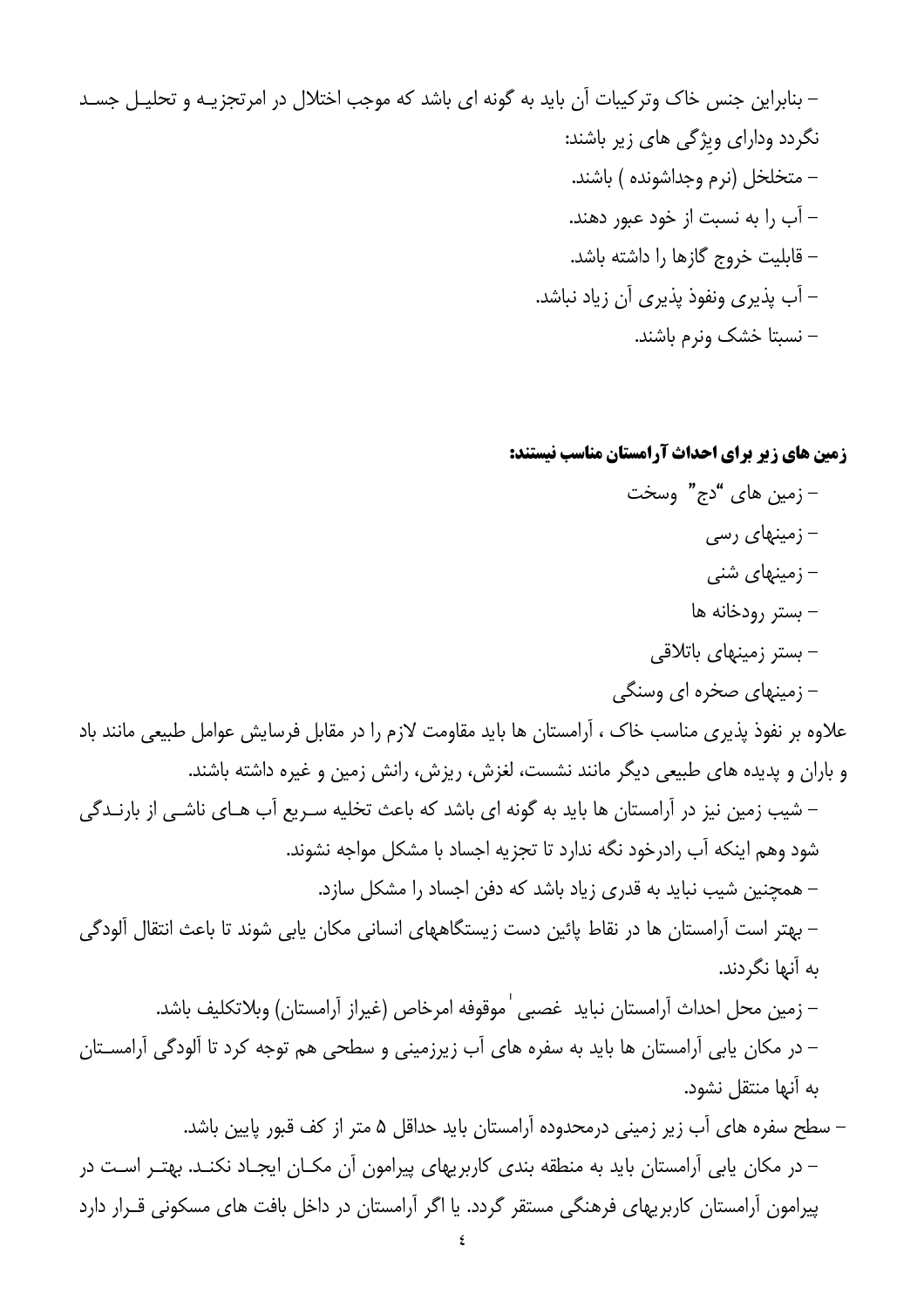به وسیله حریم سبزی از بافت های مسکونی اطراف جدا شود تا کمترین عوارض را برای ساکنان آنها داشته ىاشد – آرامستانها نبايددرمجاورت رودخانه ها،چشمه ها وقنوات مكان يابي شوند. – توجه به ضوابط زيست محيطي ومسايلي چون : شيب منطقه ، ميزان تاثيرگذاري بارندگي درمنطقه وحوزه آبريز – انجام مطالعات زمین شناسی وژئوتکنیکی وعمق آبهای زیرزمینی – نفوذ پذيري خاک

## طراحی فضای آرامستان ها

– برای تعیین ضوابط طراحی آرامستان ها باید از اعتقادات دینی و مذهبی کمک گرفت و نیز آن رابا مسائل علمی و بهداشتی مطابقت داد. – طراحی فضاهای آرامستان باید به گونه ای باشد که به تخفیف حس تالم افراد داغدیده منجر شود و تصور منفی ای را که آرامستان می توان سهل ترین و سریع ترین خدمات را به مراجعه کنندگان ارائه کرد. – در معماری آرامستان باید به پوشش گیاهی نیزتوجه کرد و به طرز صحیحی از آن استفاده به عمل آورد . – فضای آرامستان باید به گونه ای باشد که باعث گسستگی بین شهروندان و درگذشتگان نگردد و انسان را به تفکر در مورد مرگ و عوالم بعد از مرگ وادارد. – مرگ رفتن به دنیای جاوید است نه فنا ونیستی ، برای القای این تفکر به شهروندان، باید فضای آرامستان و اجزا و عناصر به گونه ای طراحی گردند که بنیانگر تحرک، پویایی و تداوم حیات در شهرها باشد .

#### طرح ورودي درآرامستان ها بايد گوياي :

آرامش ،وقار ،انتظار باشد. و به بیننده تصور گذر از زندگی مادی به جهان معنی را القا نماید.

## ورودي آرامستان

– برای زدودن تصور منفی ای که در مورد آرامستان ها از اذهان شهروندان ٍ وجود دارد به آمـوزش بایسـتی توجه کړد .

– همچنین بانصب تابلوها، نشان ها و علائم ویژه ، ایجاد کاربری های فرهنگی و تفریحی، طراحی هـای محیطی مناسب و نظایر اینها، می توان در جهت زدودن تصورات منفی از فضای آرامستان در اذهان عمومی اقدام نمود.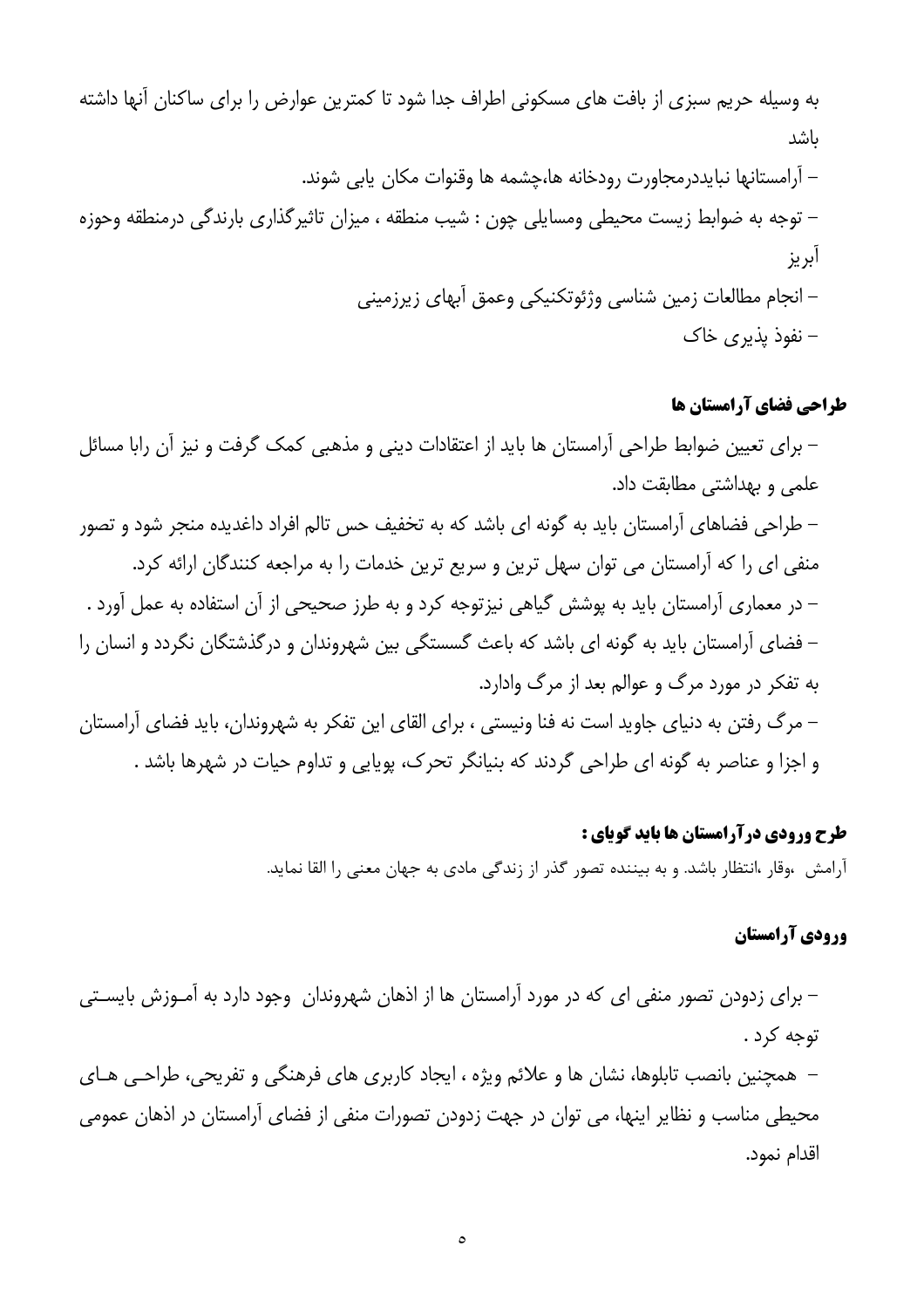– استقرار تاسیسات و تجهیزات جانبی در آرامستان باید از نظم و قاعده خاصی پیروی کند و ترکیب و کنـار هم قرارگیری آنها باید به گونه ای باشد که افراد مصیب دیده ، که از نظر روحی روانـی در شـرایط خاصـی قرار دارند، به ساده ترین و سهیل ترین روش و در کمترین زمان امکان استفاده از آنها راداشته باشند . – با توجه به اهمیت گورستانها در کلیه جوامع طراحی باید به گونه ای صورت گیرد که مکانی برای ارتباط معنوی زندگان با مردگان باشد. – با توجه به ترسی که در مردم نسبت به گورستانها وجود دارد باید در طراحی آنها یادآوری شود کـه مـرگ فنای فرد نیست بلکه آغاز زندگی تازه ای است. برای طراحی آرامستان در هر مکان باید اعتقادات ً ملی– مذهبی آن سرزمین را در نظر گرفت و در درجـه اول اهمیت قرار داد. اگر کمی دقت کنیم و با نگاهی دقیق به آرامستان ها در فرهنگ خود بنگریم، چیزهایی در آن می بینیم که بازتابی از همان فرهنگ ایرانی– اسلامی است.

## یارکینگ – پارکینگ آرامستان ها به چهار دسته تقسیم می شوند: – پارکینگ ویژه کارکنان وکارمندان – ياركينگ مراجعه كنندگان – ياركينگ وسائط نقليه عمومي – پارکینگ وسائط نقلیه خدماتی آرامستان

#### فضاي سبز

احداث فضاها وسطوح سبز درآرامستانها باتوجه به نقش رواني آن توام با ايجاد رفاه حاصل از سايه انـداز فضــاي سبز برای مردم ضروری بـوده چنانکـه دربسـیاری مـوارد بحالـت بـاغ پـا درختسـتان از تاثیرگـذاری بسـزایی بر خوږ دارند.

ست .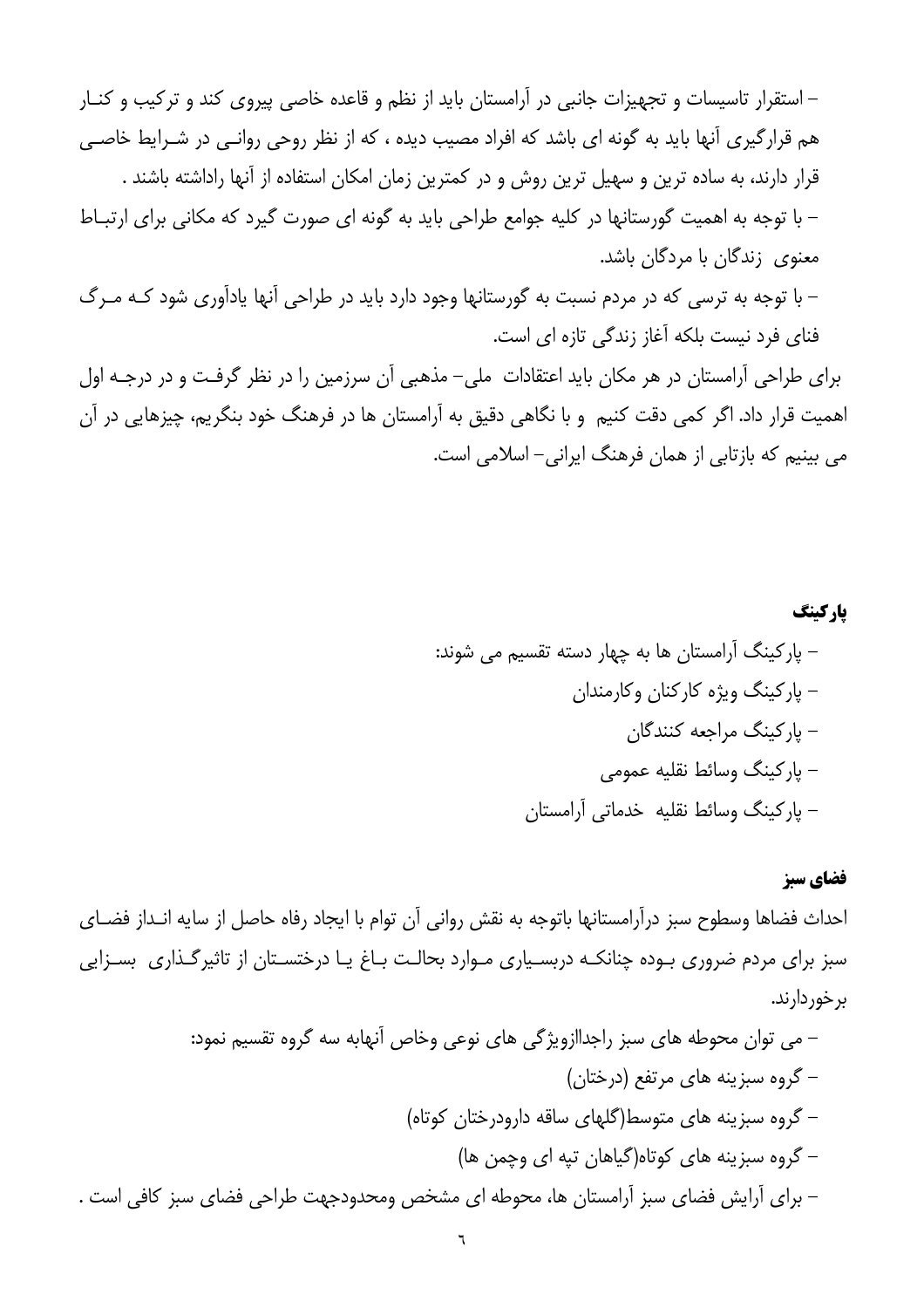– برای اطمینان ازسلامت وبهداشت محل انتخاب شده برای احداث فضای سبز، نظرخواهی از زمین شناس، كارشناس فضاى سبز و بهداشت امرى ضرورى است . – طراحی فضای سبز محوطه آرامستان در قالب طرح جامع وکلی بایستی صورت پذیرد تادرارتباط باعناصـر واجزائ مجموعه ديده شود.

#### ضوابط كف سازي

– نوع مصالح و تنوع آن ، می تواند نقش تعیین کننده ای در تفکیک فضاها و ایجـاد زیبـایی و بیـان نظـم وسلسله مراتب و بافت آنها به عهده گیرد. چنانکه به طور مثال کف سازی اَسفالت و بتن، امکان حرکت بی مانع و سریع را ایجاد می می نماید. درحالیکه کف سازی باسنگریزه و شن، حرکت آهسـته تـر و قـدم زدن عادی یا ایستادن در گوشه ای را پیشنهاد می دهد. همچنین، تغییرات در سطح می تواند جهت حرکت را پیشنهاد دهد.

#### در انتخاب مصالح مورد نیاز، توجه به نکات زیر توصیه می گردد :

– دوام – كيفيتت سختى نما و شکل ظاهری  $-$ – قابلیت دسترسی – ساز گاری اقلیمی – قابلیت نفوذیذیری – دوام :باید دقت شود که مصالح انتخاب شده ، در مقابل ضربه های متوالی، از مقاومت لازم برخوردار باشد – نما و شکل ظاهری: مصالح انتخاب شده ، از نظر بصری باید با عناصر طبیعی و مصـنوعی مجـاور خـود، سازگاری داشته باشد. – قابلیت دسترسی: از نظر جنبه های اقتصادی ، استفاده از مصالحی مناسب تر است که دسترسی به آنها در محل به سهولت انجام پذیرد. – کیفیت سختی: مصالح انتخابی برای سطوحی که بـه نحـوی بـدن انسـان در تمـاس بـا آنهـا قـرار مـی گیرد(مانند محل پیک نیک، نیمکت ها و ..... ) باید از کیفیت مطلوبی برخوردار باشند .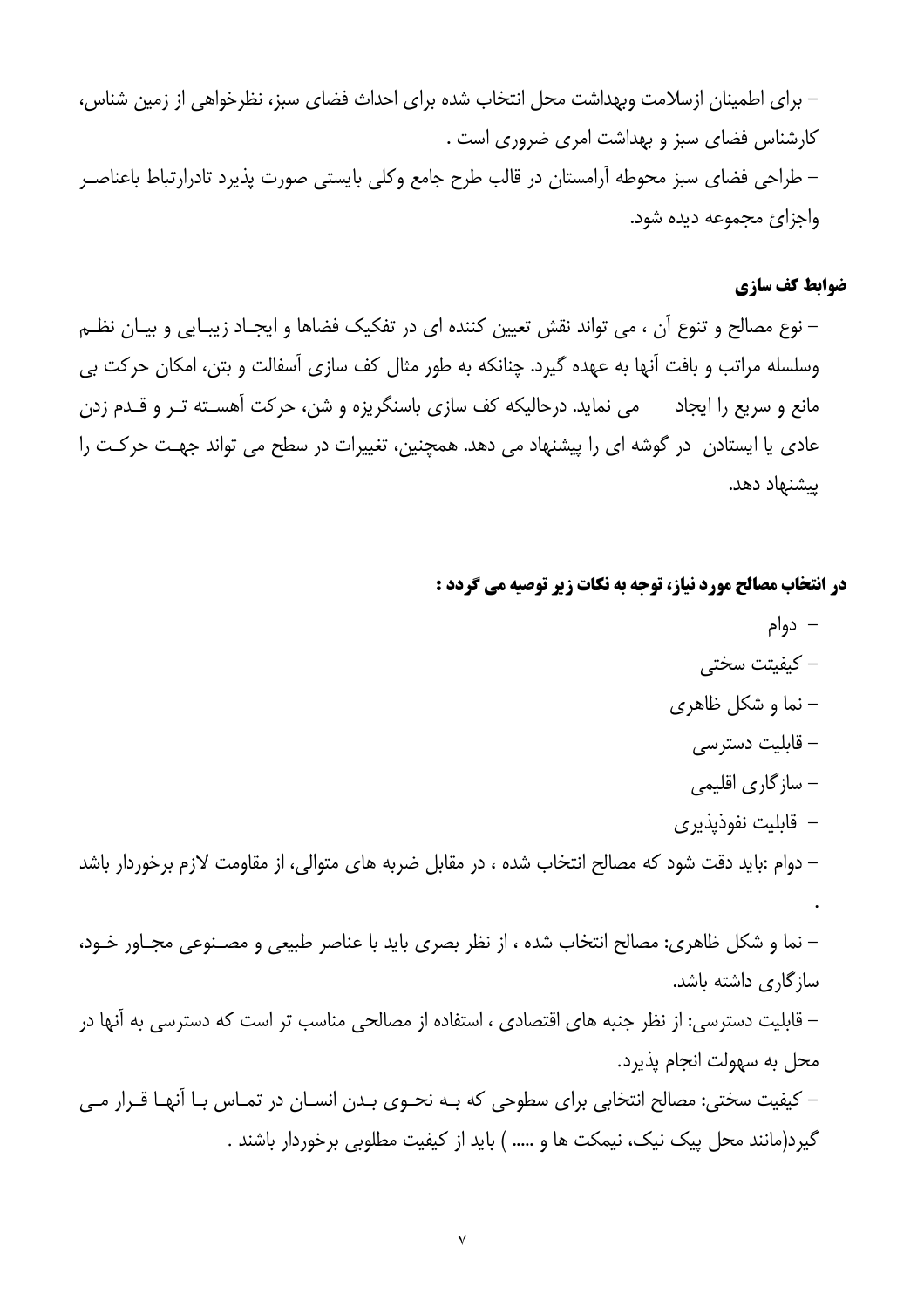– سازگاری اقلیمی: انتخاب مصالح، لازم است که با توجه به شرایط اقلیمی محل ، طرح و ثبات آن در برابر نور شدید، یخبندان، ذوب برف، باران و ..... انجام پذیرد. – قابلیت نفوذیذیری: درانتخاب مصالح هر فضا با توجه به نوع عملکرد اَن باید امکان نفوذ پذیری اَب مورد توجه قرار داده شود. – برای کاهش هزینه ها لازم است مصالحی انتخاب شود که در معرض باد و باران و نور آسیب کمتـری را متحمل می گردد.

معرفی و بررسی فضاهای عملکردی مورد نیاز :

- مجموعه يذيرش ميت
	- مجموعه اداری
	- مجموعه خدماتی
	- مجموعه تفريحي

مجموعه يذيرش ميت

– مجموعه غسالخانه ( مرکز پذیرش میت زنانه و مردانه )– مرکز راهنمـا و اطلاعـات کـامپیوتری – ثبـت احوال–انتخاب قطعه و خريد قبر–نماينده پزشكى قانونى– صدور شناسنامه فوت–صدور قبض هزينه – باجه بانک– سردخانه زنانه و مردانه – غسالخانه زنانه و مردانه – سالن تماشای زنانه و مردانه –رختکن زنانــه و مردانه – سرویس بهداشتی –انبار تابوت– مرکز تحویل زنانه و مردانه – سالن انتظار مردانه و زنانه – سایت اقامه نماز – ريل انتقال ميت زنانه و مردانه –كـوره لبـاس سـوزي – غرفـه فـروش مـواد غـذايي- فضـاي استراحت و انتظار – محل استراحت خدمه غسالخانه – ياركينگ ماشين

#### مجموعه اداري

– مدیریت، معاونت، بانک– دفترمتوفیان– امور مالی و حسابداری– ثبت احوال – دفتر فنی– کـارگزینی – امور اجرائی – دفتر بیمه – روابط عمومی– اداره پست– دفترمخابرات – دفتر فضای سبز– حراسـت– سـالن غذاخوري — نگهباني – خوابگاه

محموعه خدماتي